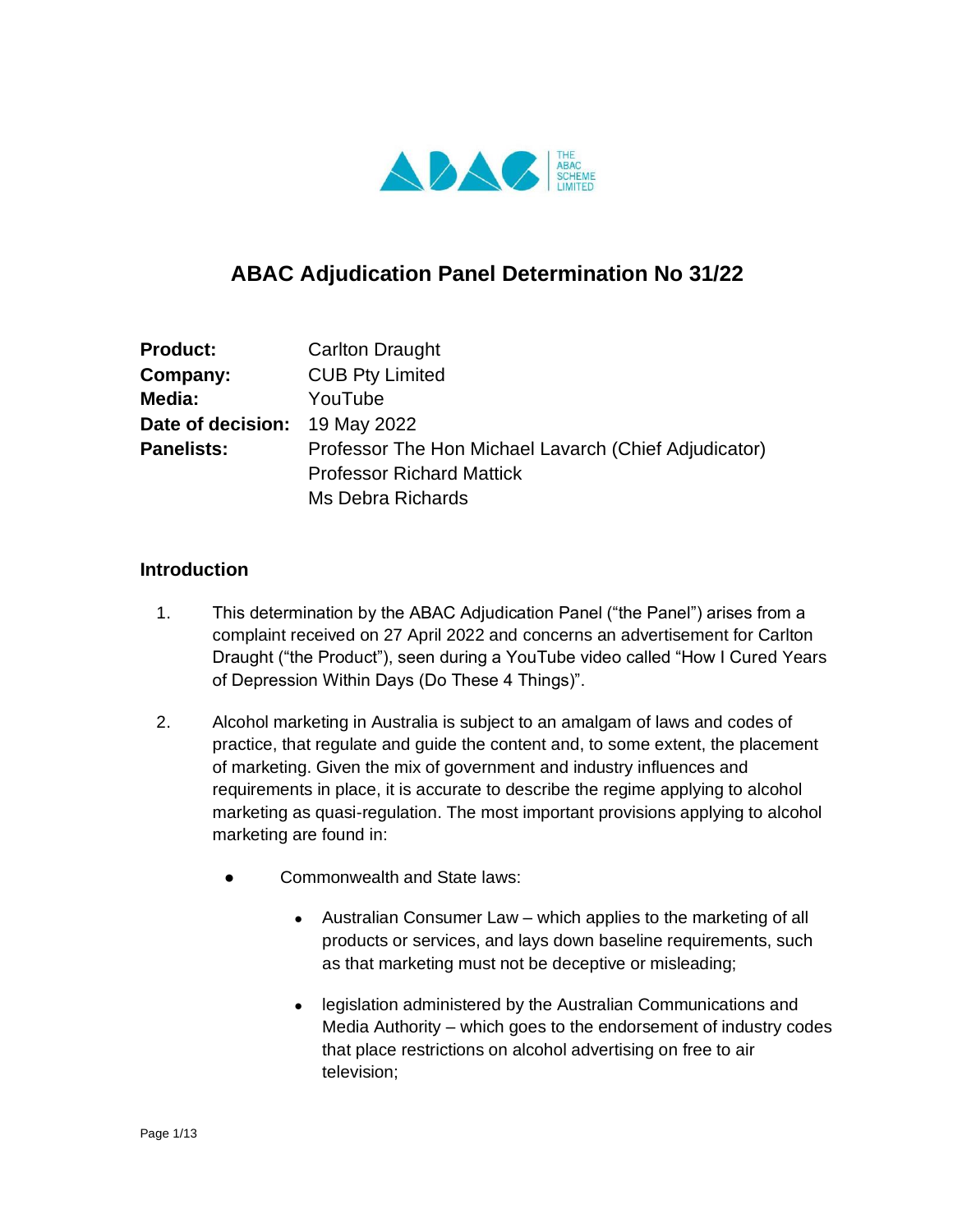- $\bullet$  State liquor licensing laws which regulate retail and wholesale sale of alcohol, and contain some provisions dealing with alcohol marketing;
- Industry codes of practice:
	- AANA Code of Ethics which provides a generic code of good marketing practice for most products and services, including alcohol;
	- ABAC Responsible Alcohol Marketing Code ("ABAC Code") which is an alcohol specific code of good marketing practice;
	- certain broadcast codes, notably the Commercial Television Industry Code of Practice – which restricts when advertisements for alcohol beverages may be broadcast;
	- Outdoor Media Association Code of Ethics and Policies which place restrictions on the location of alcohol advertisements on outdoor sites such as billboards.
- 3. The codes go either to the issue of the placement of alcohol marketing, the content of alcohol marketing or deal with both matters. The ABAC deals with both the placement of marketing i.e. where the marketing was located or the medium by which it was accessed and the content of the marketing irrespective of where the marketing was placed. The ABAC scheme requires alcohol beverage marketers to comply with placement requirements in other codes as well as meeting the standards contained in the ABAC.
- 4. For ease of public access, Ad Standards provides a common entry point for alcohol marketing complaints. Upon a complaint being received by the Ad Standards, a copy of the complaint is supplied to the Chief Adjudicator of the ABAC.
- 5. The complaint is independently assessed by the Chief Adjudicator and Ad Standards and streamed into the complaint process that matches the nature of the issues raised in the complaint. On some occasions, a single complaint may lead to decisions by both the Ad Standards Community Panel under the AANA Code of Ethics and the ABAC Panel under the ABAC if issues under both Codes are raised.
- 6. The complaint raises concerns under the ABAC Code and accordingly is within the Panel's jurisdiction.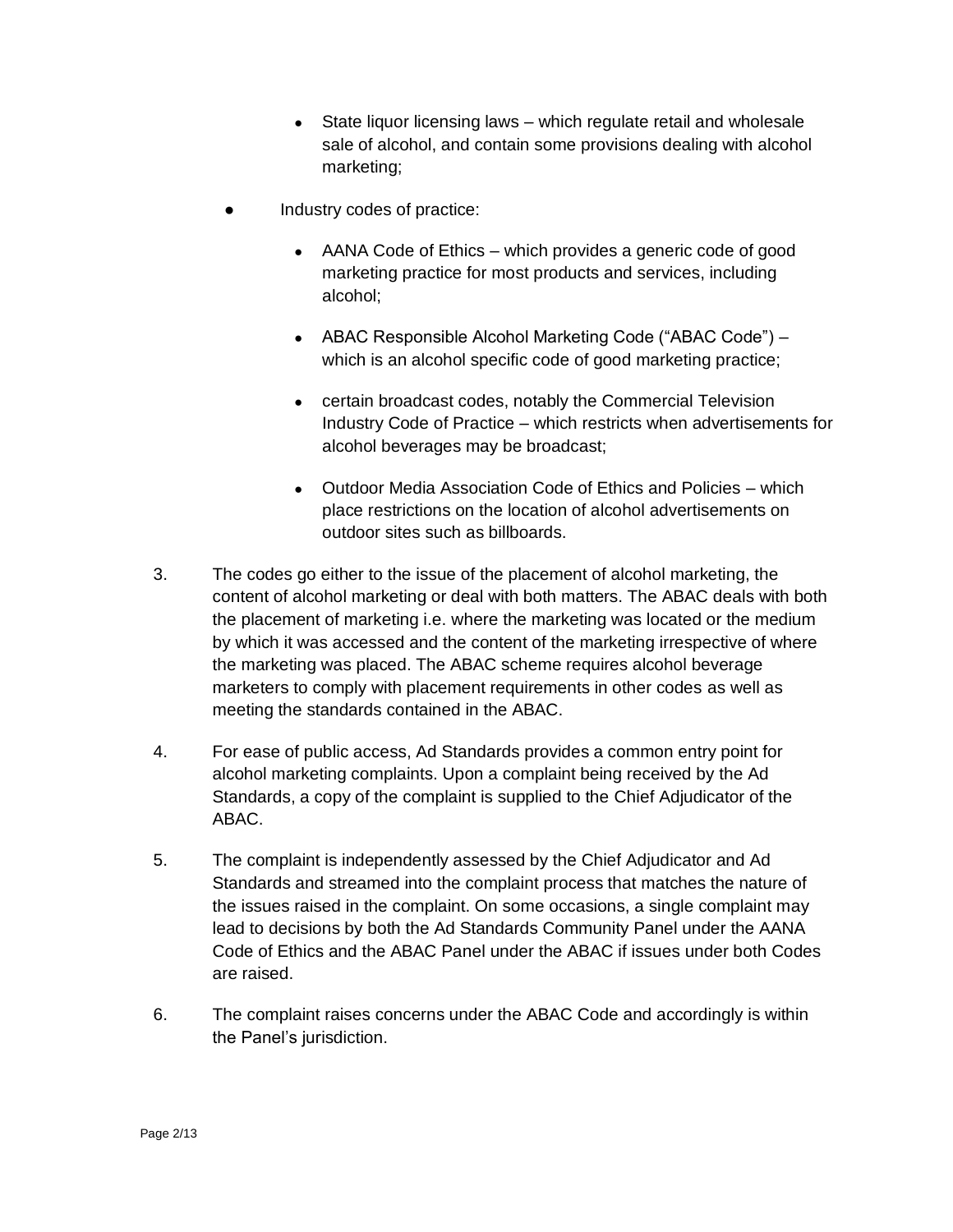## **The Complaint Timeline**

- 7. The complaint was received on 27 April 2022.
- 8. The Panel endeavours to determine complaints within 30 business days of receipt of the complaint, but this timeline depends on the timely receipt of materials and advice and the availability of Panel members to convene and decide the issue. The complaint was completed in this timeframe.

#### **Pre-vetting Clearance**

9. The quasi-regulatory system for alcohol beverage marketing features independent examination of most proposed alcohol beverage marketing communications against the ABAC prior to publication or broadcast. Pre-vetting approval was obtained for the advertising (Approval Number 20846 and 20894).

#### **The Marketing**

- 10. The complaint concerns an advertisement for Carlton Draught ("the Product"), seen during a YouTube video called "How I Cured Years of Depression Within Days (Do These 4 Things)".
- 11. The advertisement can be viewed at the following link, and a brief description follows:

[Link to Carlton Draught Advertisement on YouTube](https://urldefense.com/v3/__https:/www.youtube.com/watch?v=B6RtT9NZWL0__;!!BPaN2lVYBX9yApiS!NkUXLJuwgXtFf1sTCk-6WgK7HadHX24McuSfov0rp4ePnur-v7Mk8HETVIK1YIIwvkT4WW1wzQxNdKF1GR85ua4$)

The advertisement consists of a series of still photos shown as a female voice over reads the "Ode to the Pub". Quiet, gentle music can be heard in the background.

| <b>Selection of still photos</b> | <b>Voice Over</b>                                     |
|----------------------------------|-------------------------------------------------------|
|                                  | To the pub, the local, the front bar,<br>the rubbity. |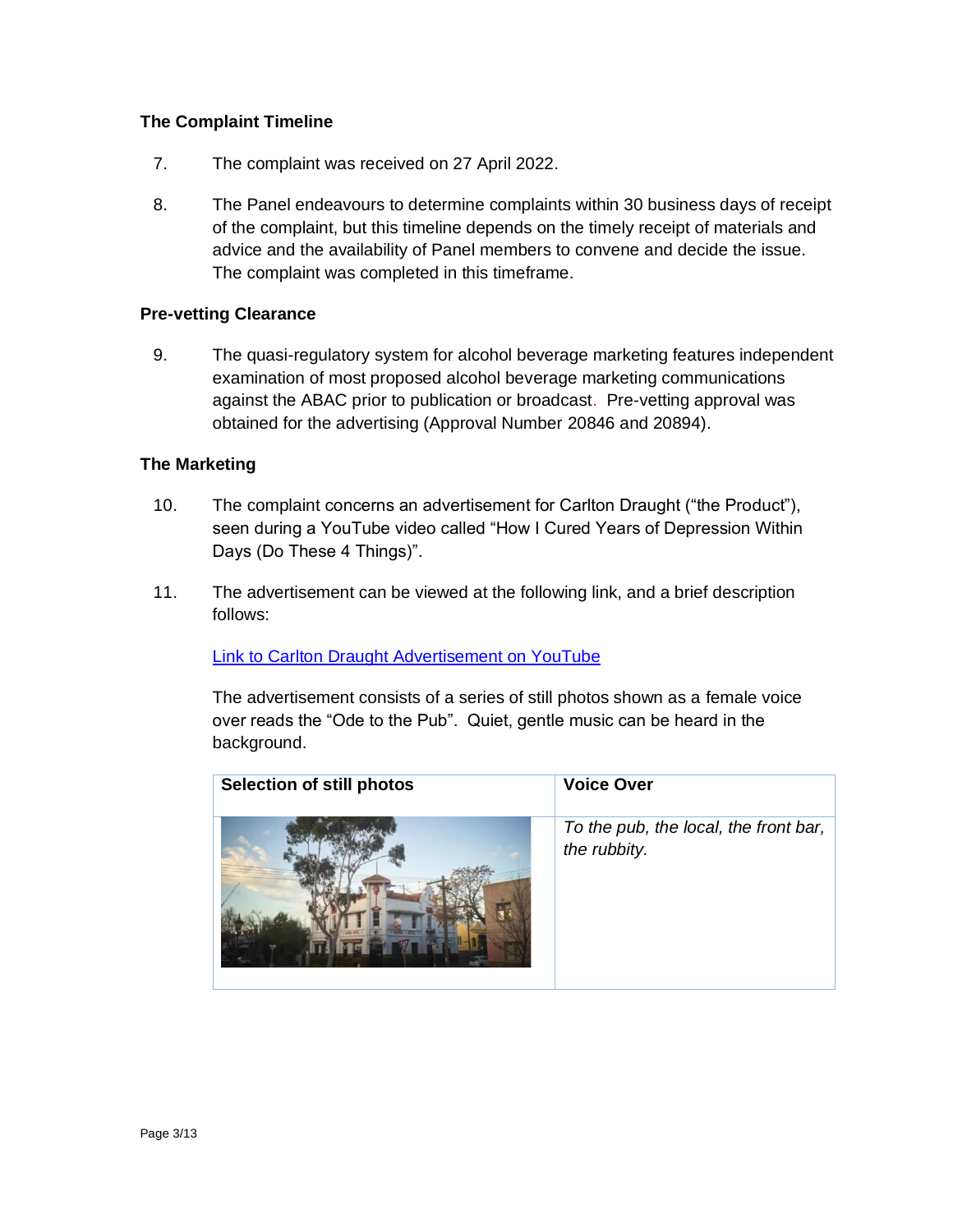| Selection of still photos | <b>Voice Over</b>                                                                                                                                                                        |
|---------------------------|------------------------------------------------------------------------------------------------------------------------------------------------------------------------------------------|
|                           | To the schooeys, to the sevens, to<br>the pots, the pints, the ponies and<br>the ponies and the dogs and to<br>sure things and Sha Tin.                                                  |
|                           | To the sticky carpet and roaring<br>fires, to the dance floor, to the<br>cheeky beer, the quiet beer, here<br>hold my beer.                                                              |
|                           | To the G & T, house white, just a<br>light, it's quiet tonight, to in off the<br>black.                                                                                                  |
|                           | Singlets and skivvies to triple<br>twenties.<br>To the bouncer, the bussy, the<br>licensee, to the boys, the girls, the<br>old man, the first date, the last<br>date, the wetting heads. |
|                           | To working late, to fallen mates.                                                                                                                                                        |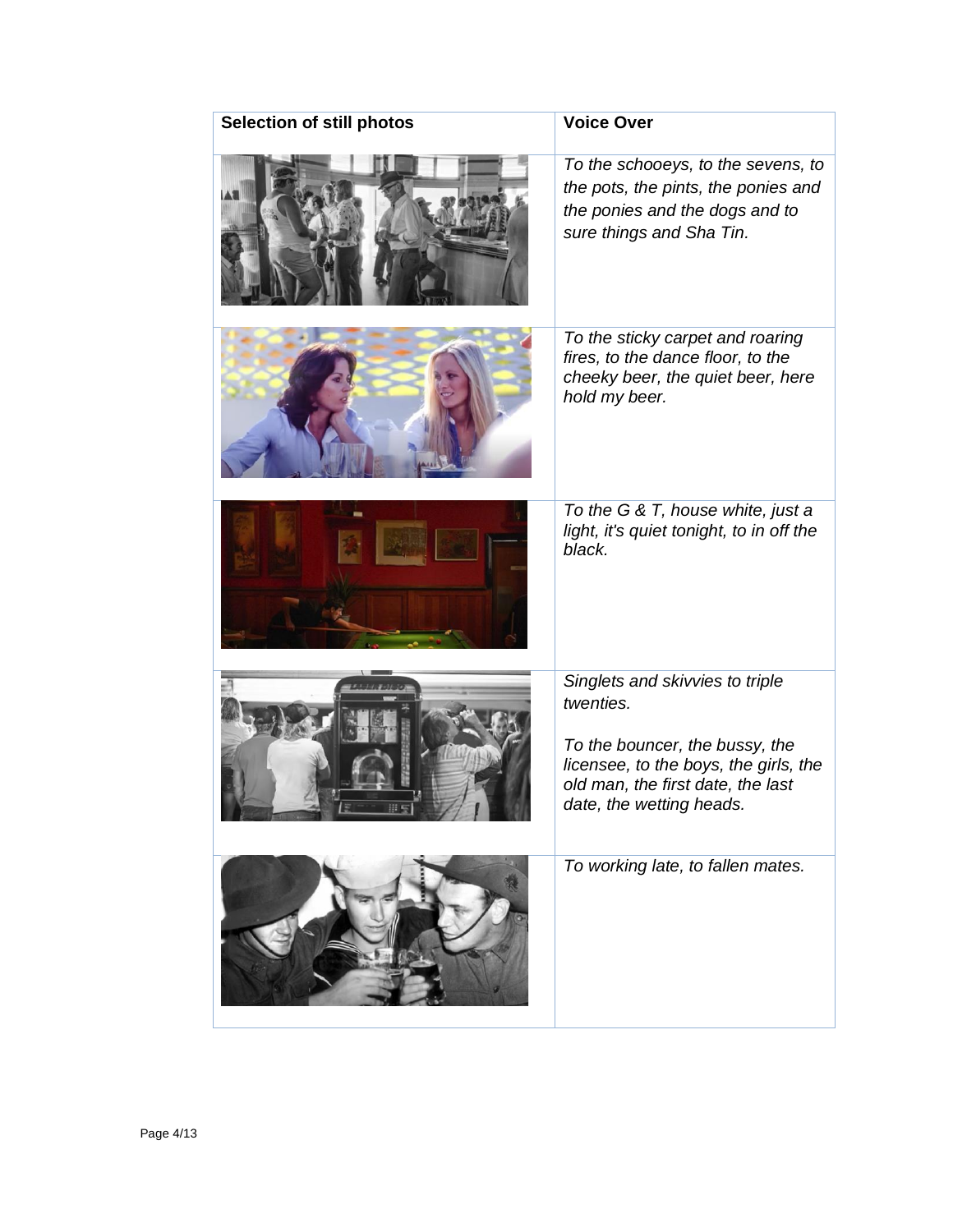| <b>Selection of still photos</b> | <b>Voice Over</b>                                                                                                                                            |
|----------------------------------|--------------------------------------------------------------------------------------------------------------------------------------------------------------|
|                                  | To kick it long, two dollars three<br>songs. To the winner Trivia<br>Newton-John. To cock rock and<br>rock gods. To acoustic wonders<br>wailing Wonder Wall. |
|                                  | To last drinks, taps off, kicking on,<br>house lights, call it a night.                                                                                      |
| 11.                              | To leaving quietly for sake of the<br>Neighbours.                                                                                                            |
|                                  | To the pub.                                                                                                                                                  |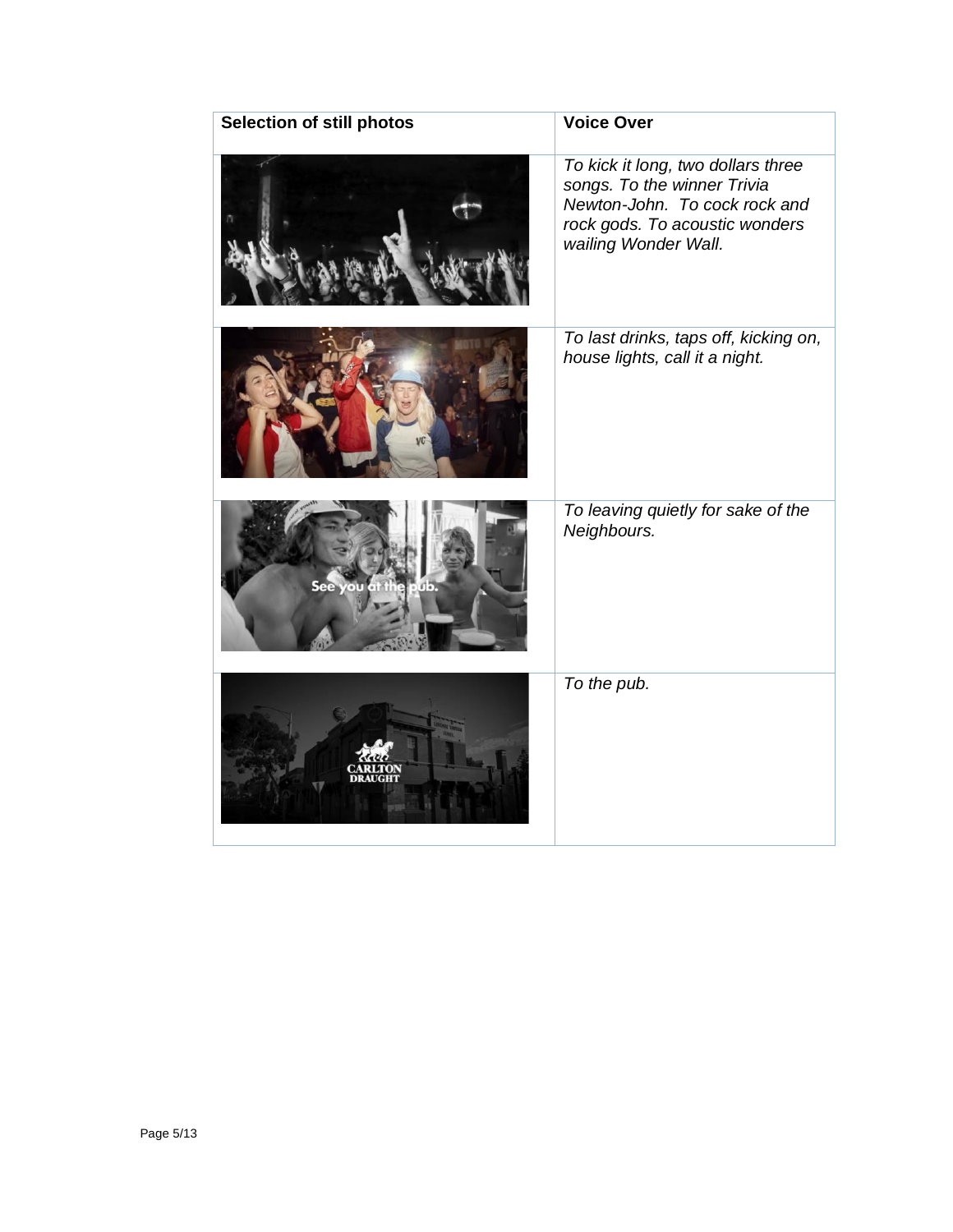## **The Complaints**

- 12. The complainant is concerned about the advertising as follows:
	- [The ad is a] *Montage of sentimental imagery with rousing poem voiceover designed to establish and exploit existing emotional relationships with alcohol.*
	- *The video is about depression and is being watched specifically by people who are directly or indirectly affected by depression.*
	- *The harm caused by encouraging alcoholism in a depressed cohort of viewers is significant, and increases pressure towards suicide, domestic violence and other social ills.*
	- *The advertiser has possibly even specified this cohort as a target for its alcohol advertising. This conduct is so harmful that it breaches norms of common law. I haven't read your laws or codes but if this isn't already illegal, it absolutely must become illegal.*
	- *Please understand the importance of harm reduction in alcohol advertising. Why is it even still allowed.........*

## **The ABAC Code**

- 13. Part 3 of the ABAC Code provides that a Marketing Communication must NOT:
	- (a)(i) show (visibly, audibly or by direct implication) or encourage the excessive or rapid consumption of an Alcohol Beverage, misuse or abuse of alcohol or consumption inconsistent with the Australian Alcohol Guidelines.
	- (a)(ii) show (visibly, audibly or by direct implication) or encourage irresponsible or offensive behaviour that is related to the consumption or presence of an Alcohol Beverage.
	- (c)(iv) suggest that the consumption of an Alcohol Beverage offers any therapeutic benefit or is a necessary aid to relaxation.

#### **The Company's Response**

14. The Company responded to the complaint by letter emailed on 10 May 2022. Its principal comments were: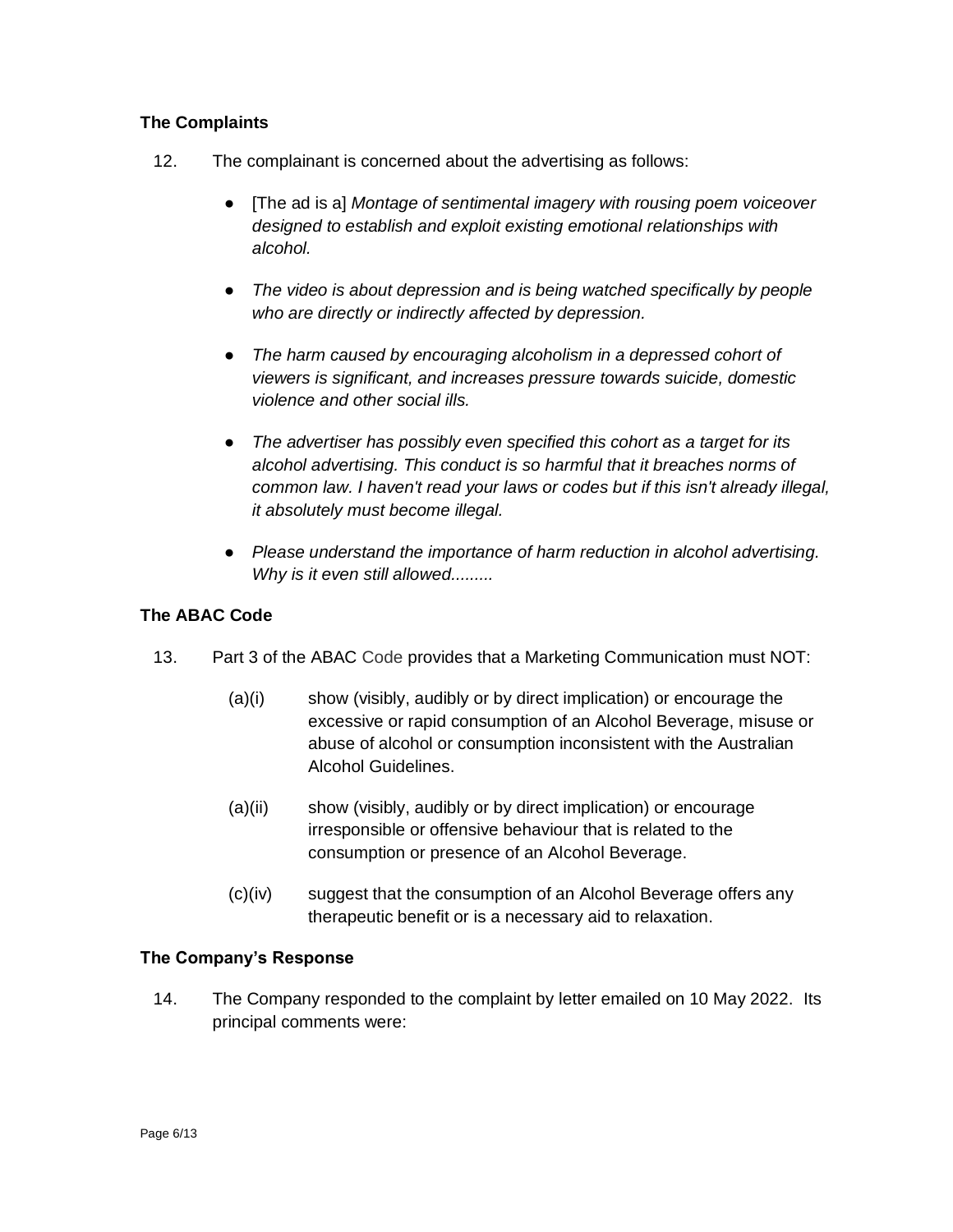### *Alcohol Advertising Pre-vetting Service Approval*

• The ad received alcohol advertising pre-vetting service approval. A total of three 30" and three 60" edits of the 'Ode to the Pub' advertisements, for VIC/NSW and QLD markets, were submitted under application number 657/21 and approved on 2 March 2022 and 15 March 2022 with approval numbers 20846 and 20894.

## *Responsible and moderate portrayal of Alcohol Beverages*

- The advertisement does not breach:
	- Part  $3$  (a)(i) of the Code by showing or encouraging the excessive or rapid consumption of an Alcohol Beverage, misuse or abuse of alcohol or consumption inconsistent with the Australian Alcohol Guidelines.
	- Part 3(a)(ii) of the Code by showing or encouraging irresponsible or offensive behaviour that is related to the consumption or presence of an Alcohol Beverage.
- The advertisement was first created in the aftermath of COVID-19 lockdowns in order to support local publicans and on-premise venues struggling with the impact of COVID-19 closures.
- All iterations of the advertisement feature images of people gathered at a variety of venues, while a voiceover narrates a series of events, occasions, and scenarios that frequently take place at a much-loved local venue. Neither the images or the script make any suggestion of excessive or rapid consumption of alcohol.
- The point of the advertisement is not to depict or glamorise the consumption of alcohol. It is an homage to the local pub, its patrons and staff, and a celebration of the sense of community and camaraderie that often exists in such venues. While alcohol is certainly consumed in pubs, the intent of this advertisement is to highlight the venues themselves as a space for community and togetherness. There is no encouragement for individuals to drink alcohol contained in the advertisement.
- We note as well that the complainant appears to have come across the video while consuming YouTube content targeted towards people with depression. We agree that it is not appropriate for alcohol ads to feature on such content, which is why we apply exclusions to all CUB campaigns running on YouTube.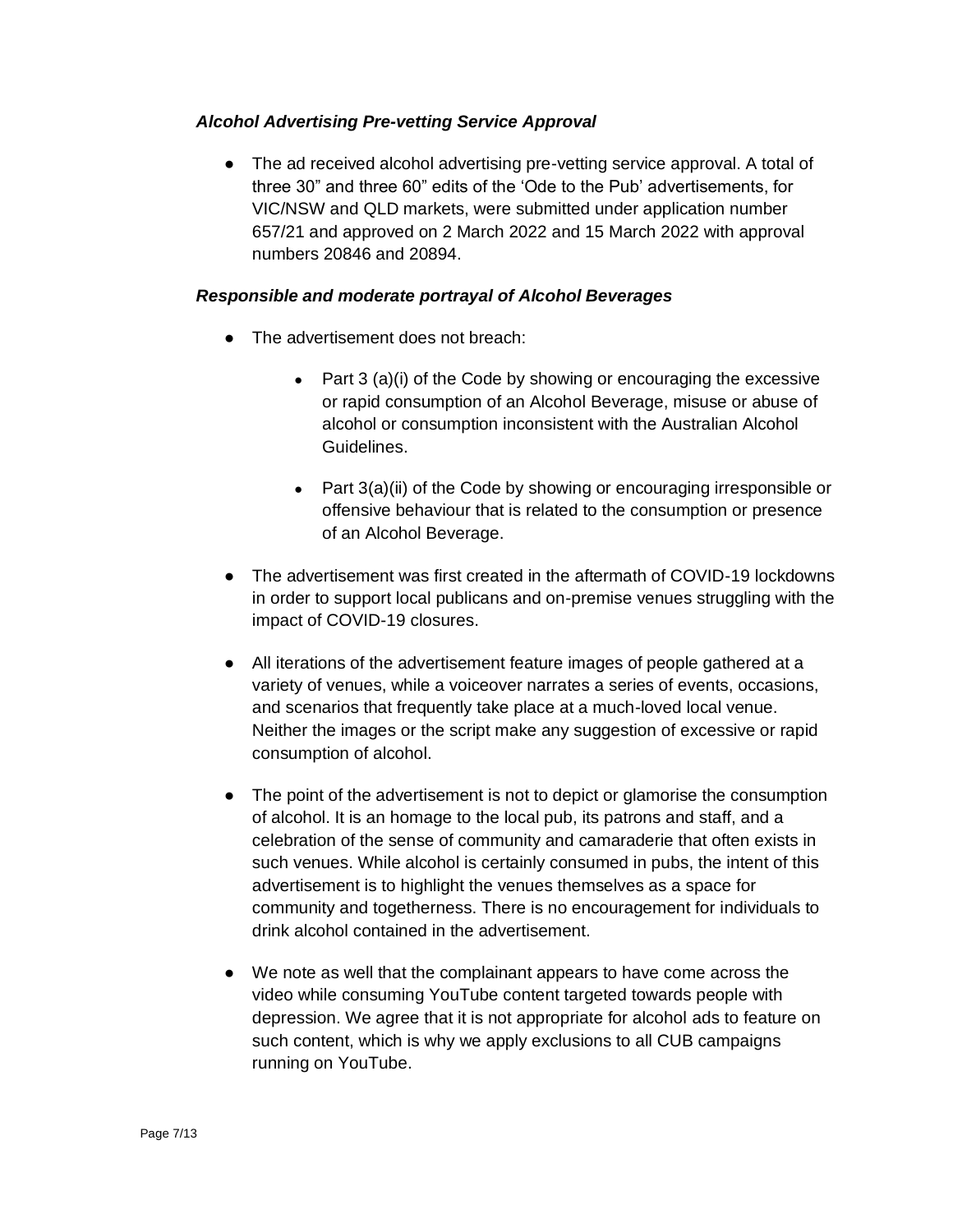- I can confirm that for the Ode to the Pub media buy all ads were targeted to users aged 18+, and as with all campaigns, both 'Mental Health' and 'Mental Health > Depression' are categories that we actively exclude.
- However, these exclusions rely on the content being tagged/categorised correctly by content creators and by YouTube in order for them to be accurate. It appears that this content has been miscategorised, and as a result the complainant has inadvertently had the ad served to them.

## *Responsible depiction of the effects of alcohol*

- The advertisement does not breach Part  $3\degree$  (iv) of the Code by suggesting that the consumption of an Alcohol Beverage offers any therapeutic benefit or is a necessary aid to relaxation.
- The advertisement certainly draws on nostalgia for the shared experience and culture of the Australian pub, but a reasonable person could not conclude that the advertisement is inducing the viewer to attend a venue and drink alcohol in order to improve their mood. The advertisement evokes a range of experiences that occur at the pub, but it does not suggest, explicitly or implicitly, that going to the pub and drinking alcohol will result in the viewer having a positive experience.

# *Concluding comments*

• Carlton & United Breweries is committed to ensuring our promotional and marketing material does not promote or encourage any irresponsible consumption of alcohol. Our goal is for consumers to enjoy our products responsibly and in moderation, and to uphold community standards when it comes to the placement and content of our advertising.

# **The Panel's View**

#### *Introduction and context*

- 15. In March 2022 the Company launched a post Covid lockdown campaign stated to have the aim of supporting the local pub. It was contended that many pubs were family businesses that had experienced hardship due to Covid restrictions. A centrepiece of the campaign was an advertisement used both on television and social media platforms entitled 'Ode to the Pub'. It is this ad accessed by the complainant on YouTube which has drawn the complaint.
- 16. The ad aims to invoke nostalgic memories of experiences viewers might have of attending a pub with the intent to rekindle customers' interest in going to a pub.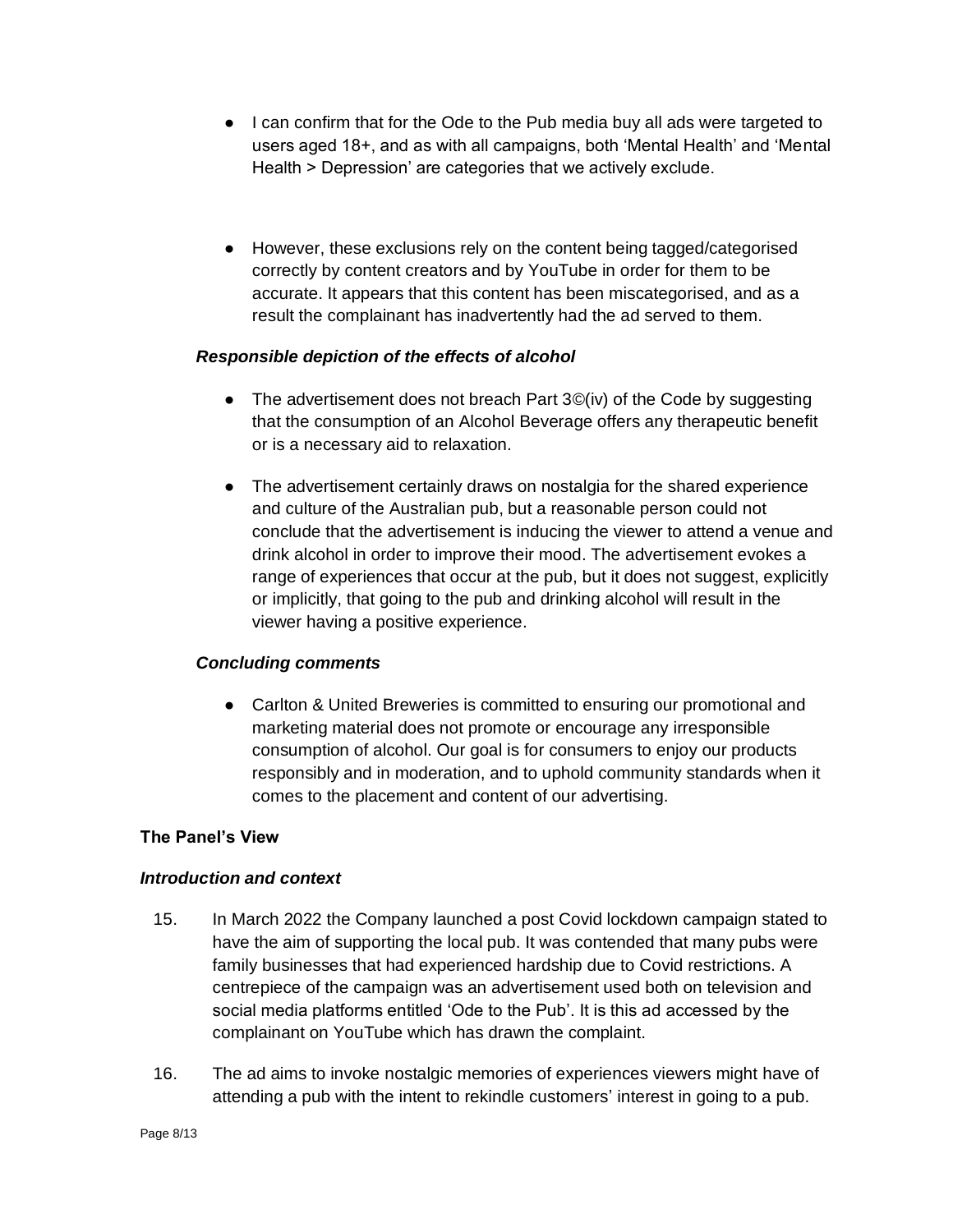The format is a series of photographs, some black and white and some colour accompanied by the poet and performance artist Flessy Malay reciting the Ode to the Pub. The images and the poem reference experiences such as attending a live band, being on a date, playing a game of pool, watching racing on TV screens and drinking with friends. Physical features of pubs and stereotypical characters encountered in a pub such as a bouncer, and an old man drinking are referenced. Alcohol consumption is shown, although largely incidentally, as well as some Company branding.

- 17. The complainant was served the ad while viewing a video on YouTube. The video was entitled 'How I cured years of depression within days (Do these four things)' and was from Mr Jimmy Corsetti. A brief internet search indicated Mr Corsetti is an 'independent researcher, former theft/fraud investigator and US army veteran who makes videos related to ancient mysteries, conspiracies and the cosmos'. The video dealing with his experience with depression appears to be unrelated to the majority of videos made by Mr Corsetti and possibly was included as a result of the complainant searching for videos dealing with depression as opposed to videos from Mr Corsetti as such.
- 18. The complainant's concerns are two levels. Firstly, it is argued that the content of the ad through using sentimental imagery with a rousing voiceover establishes, and exploits existing, emotional relationships with alcohol. Secondly, it is contended that the placement of the ad with a video about depression means that the ad will be seen by people struggling with depression and could encourage the use of alcohol to cope with the condition and even alcoholism. The complainant speculates that people dealing with depression could be a target for alcohol advertising.
- 19. The nature of the complaint raises the question of how the ABAC deals with alcohol marketing and vulnerable people. This in turn goes to both the ABAC content standards and the placement rules. Both aspects will be reviewed to assess if the Company's advertisement and its placement on YouTube have breached ABAC requirements.

#### *Background and policy context*

- 20. In a recent decision Determination 26 & 28/22 the Panel provided a detailed explanation of how the regulatory regime applying to alcohol marketing treats vulnerable communities and individuals. This detail will not be repeated but the most salient points include:
	- Public policy such as the National Alcohol Strategy accepts that while alcohol is a lawful product, its misuse causes great social, health and economic harm.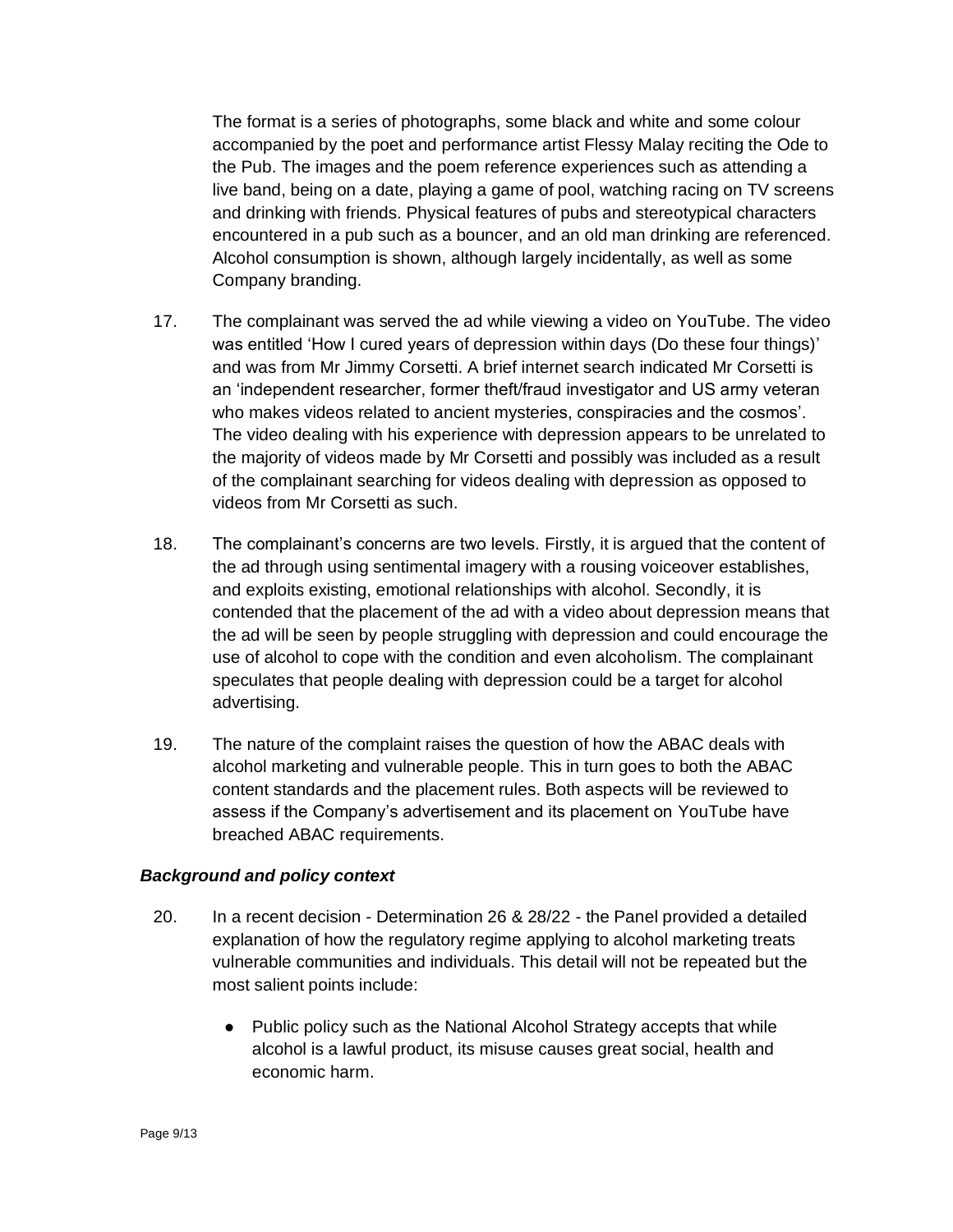- Overall alcohol consumption levels are decreasing but some communities and contexts witness higher levels of alcohol related harm compared to the population as a whole. People with co-occuring mental health conditions such as depression are recognised as individuals at risk.
- Public policy seeks to minimise the risk of harmful alcohol use and it is recognised that alcohol marketing is a factor potentially contributing to risky alcohol use. Hence, marketing should meet regulatory requirements to minimise this risk.
- The regulation of alcohol marketing is a shared responsibility with government regulators, such as liquor licensing authorities and selfregulation initiatives such as the ABAC Scheme each playing a part.
- Express regulatory obligations on alcohol marketers are not specifically directed to at risk groups and communities (beyond under 18-year-olds) but are generally directed at alcohol related behaviours eg excessive consumption, and drink driving or depictions about the impact of alcohol e.g. suggesting alcohol is needed for success in life or alcohol offers a health benefit.

# *ABAC and co-occurring mental health conditions such as depression*

- 21. As mentioned, the ABAC Scheme is one component within a lattice of alcohol regulation. The ABAC consists of standards that go to the content of alcohol marketing and, since 2017, placement rules that seek to limit the exposure of minors to alcohol marketing irrespective of the content of the marketing.
- 22. The ABAC contains express provisions that reflect minors are an 'at risk' group in relation to alcohol related harm. Part 3 (b) of the Code is entitled 'Responsibility towards Minors' and provides that the content of alcohol marketing must not have strong or evident appeal to minors. Also minors and young adults under the age of 25 are generally not to appear in alcohol advertisements. The ABAC Placement Rules endeavour to limit the exposure of minors to alcohol marketing including the requirement that age restrictions controls be used when marketing is carried over digital media platforms such as YouTube.
- 23. In contrast the ABAC does not expressly refer to any other 'at risk' group. Rather the Code has provisions about the responsible and moderate portrayal of alcohol beverages (Part 3 (a)), responsible depiction of the effects of alcohol (Part 3 (c)), and alcohol and safety (Part 3 (d)). The Placement Rules are directed only at minors.
- 24. This means there is no express ABAC standard directed towards marketing and people with co-occuring mental health conditions such as depression. Rather the more generally framed standards apply, namely alcohol marketing must not: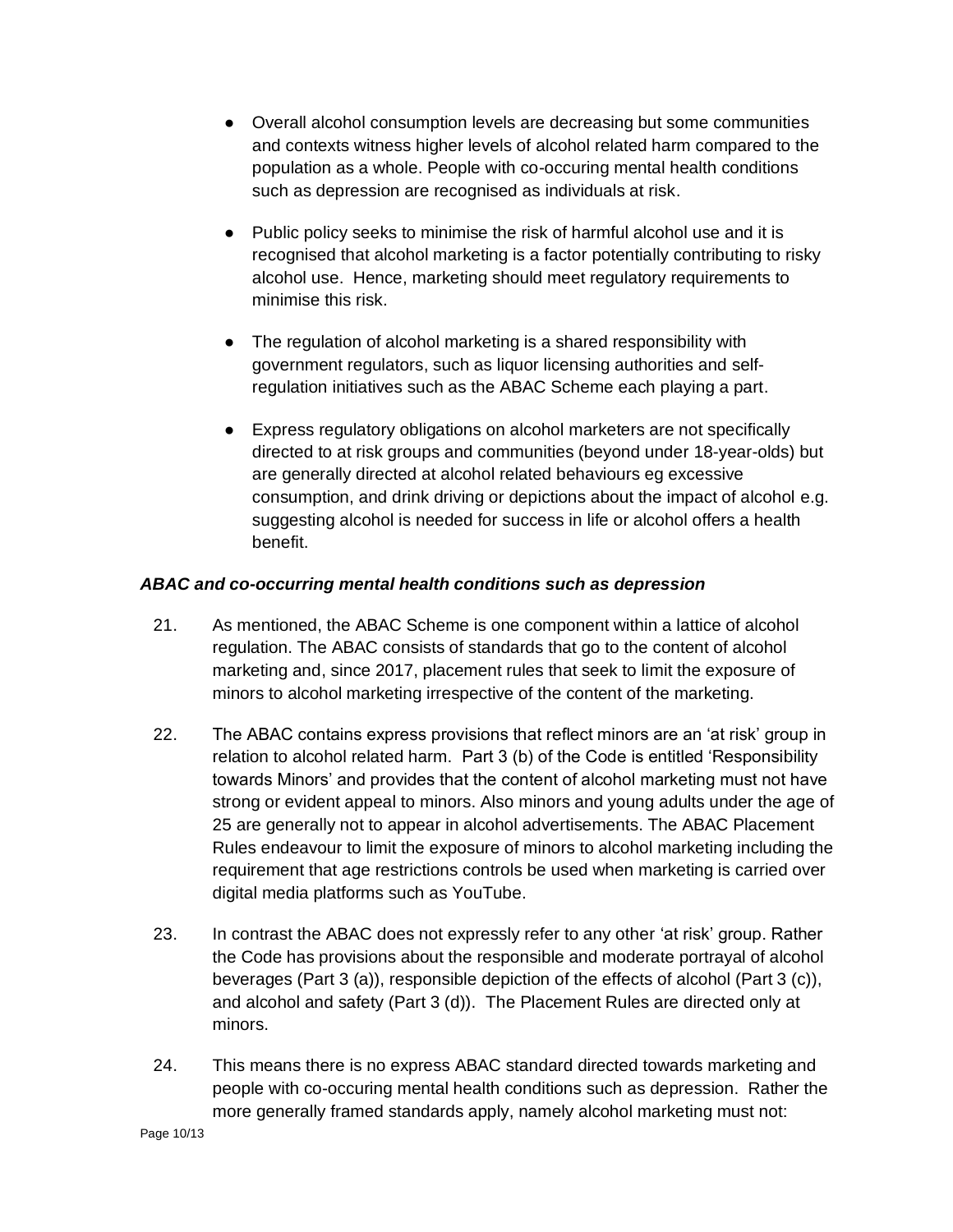- **•** Encourage the misuse or abuse of alcohol (Part  $3$  (a)(i)).
- Encourage irresponsible or offensive behaviour that is related to the consumption or presence of alcohol (Part 3 (a)(ii)).
- Suggest that the consumption of alcohol may create or contribute to a significant change in mood or environment (Part 3 (c)(i)).
- Suggest that the consumption of alcohol offers any therapeutic benefit or is a necessary aid to relaxation (Part 3 (c)(iv)).
- 25. The lack of express standards going to alcohol marketing and responsibility towards persons experiencing depression does not mean it is acceptable for alcohol marketers to 'target' people with depression. For instance, if an alcohol ad can be fairly understood as seeking to encourage a person to use alcohol to cope with depression, the ad would be encouraging the misuse or abuse of alcohol (in breach of Part 3 (a)(i)) or suggesting alcohol consumption creates a significant change in mood (in breach of Part 3 (c)(i)) or suggesting alcohol consumption offers a therapeutic benefit (in breach of Part 3 (c)(iv)) depending on the nature and messaging of the ad.
- 26. The benchmark for assessing the consistency of an alcohol marketing communication with an ABAC standard as required by Part 5 of the ABAC is the probable understanding of the marketing item by a 'reasonable person'. This benchmark seeks to align the understanding of the Code with commonly held values, opinions and life experiences, or in other words, prevailing community standards. This means the test is not from the standpoint of a person who holds individual views or particular sensitivities (even if entirely understandable at an individual level) but not shared by a majority of the community.

#### *Does the advertisement breach the ABAC standards*

- 27. The complainant submits that the ad has strong resonance for a person dealing with depression arising from how the ad positions alcohol and from its insertion in a YouTube video covering the subject of coping with depression. With regards to the content of the advertisement, the Company argues that:
	- Neither the images or the script make any suggestion of excessive or rapid consumption of alcohol.
	- The point of the advertisement is not to depict or glamorise the consumption of alcohol. It is an homage to the local pub, its patrons and staff, and a celebration of the sense of community and camaraderie that often exists in such venues.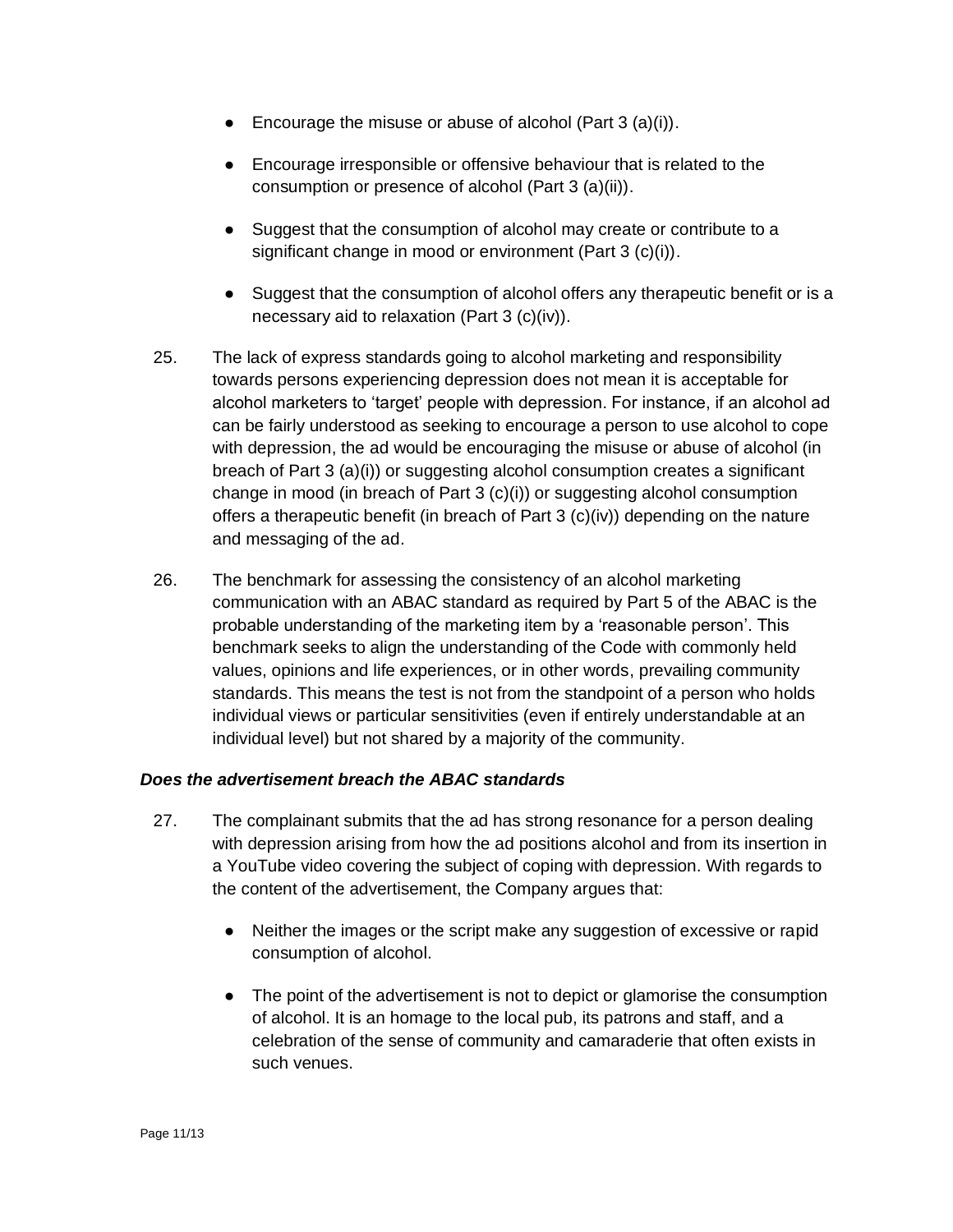- While alcohol is certainly consumed in pubs, the intent of this advertisement is to highlight the venues themselves as a space for community and togetherness.
- There is no encouragement for individuals to drink alcohol contained in the advertisement.
- The advertisement certainly draws on nostalgia for the shared experience and culture of the Australian pub, but a reasonable person could not conclude that the advertisement is inducing the viewer to attend a venue and drink alcohol in order to improve their mood.
- 28. The Panel does not believe the ad breaches the ABAC content standards. In reaching this conclusion the Panel noted:
	- Marketing communications such as a TV ad or an ad placed on a social media platform must be assessed on its own content. It is not open to take differing interpretations of an ad because it is seen with say a drama or a sports broadcast or a documentary.
	- The theme of the ad is to invoke fond reminiscences of experiences in a pub. The ad aims to be emotionally rousing, but this is not a breach of the ABAC unless the ad would be understood by a reasonable person as portraying alcohol use or the effects of alcohol in a manner inconsistent with a Code standard.
	- While alcohol consumption is a component of many experiences at a pub, the ad shows alcohol use as a secondary element to the primary purpose of promoting the 'pub' as a venue for various entertainments and life experiences.
	- Alcohol use is not shown irresponsibly e.g. no excessive consumption is depicted or implied, nor is alcohol related anti-social behaviours suggested.
	- A reasonable person would not understand the ad as suggesting alcohol use is an appropriate response to dealing with depression
- 29. As explained earlier, the ABAC Placement Rules are aimed to limit the exposure of minors to alcohol marketing. The rules do not go to alcohol marketing and other potentially at-risk groups or individuals. The Company advised that it applies exclusions to campaigns running on YouTube so that advertisements are not shown during videos tagged as being in the 'Mental Health' and 'Depression' categories. The effectiveness of the exclusions depends on the categorisation of YouTube content by the platform. In the case of the video from Mr Corsetti with which the complainant was served with the ad, the Company suggests the content